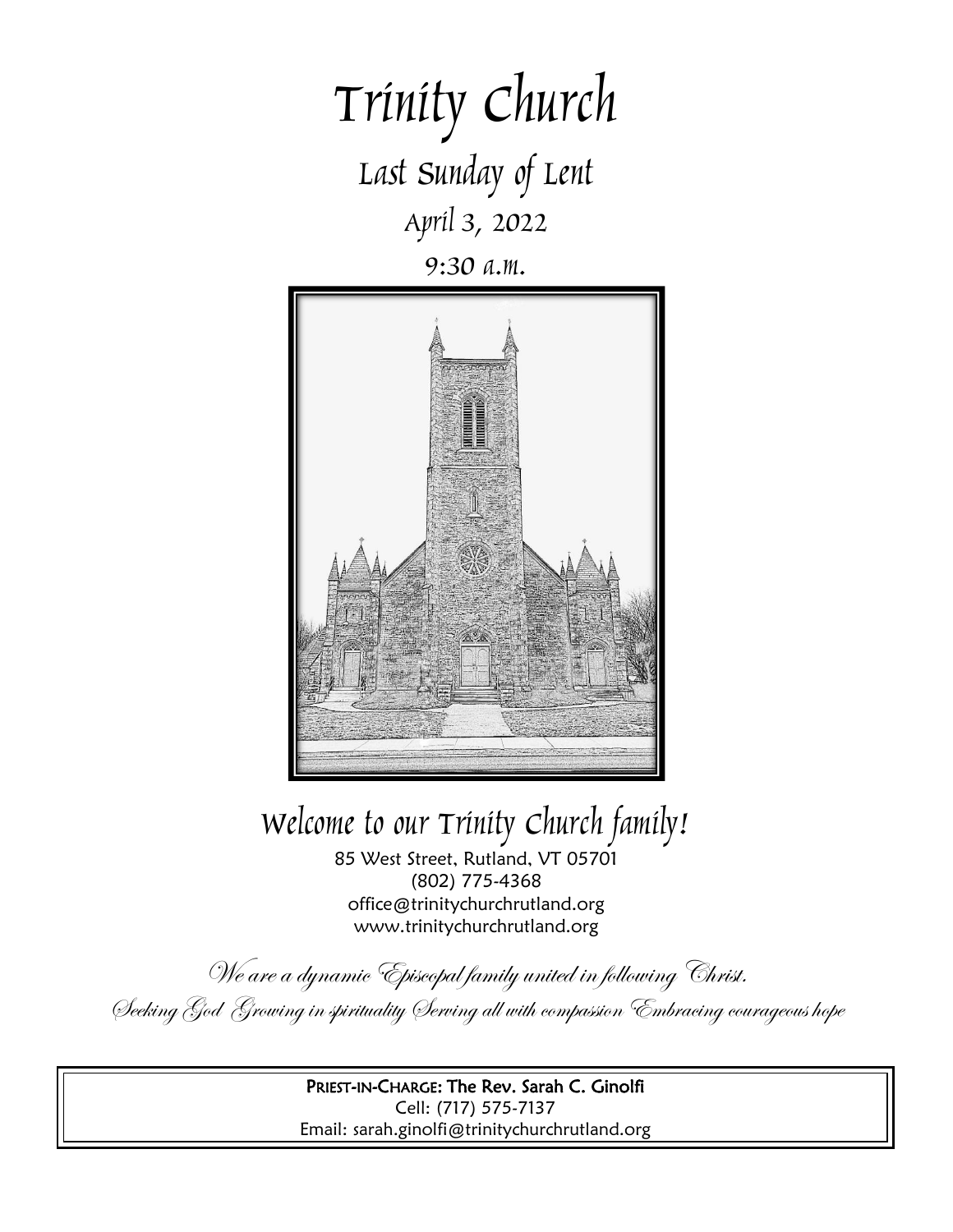### Announcements

Precautions Required for In-Person Worship— Masks are now optional for those fully vaccinated/boosted. We'll begin serving communion along the railing, still consuming the elements together in pews once all are served.

Women of Trinity Meeting—WOT will meet today in the library following worship.

Outreach & Evangelism Meeting—the O&E Team will also meet today in the Brinckerhoff Room following worship.

White Wash Cloths for Maundy Thursday—We are gathering white wash cloths for the foot washing ceremony on Maundy Thursday. Please drop off donations at the office.

Easter Altar Flowers—It may seem like Easter is a long way off, but it's really not! At least, not too soon to think about and request your memorials and honorariums for the Easter flowers. Please submit your names and donation for the flowers no later than April 8. (Please also indicate if it's a memorial or an honorarium.)

Holy Week Worship—We are thrilled to announced a joint service on Maundy Thursday with Grace UCC! Please come and help us make them welcome at Trinity.



Our Staff: Priest-in-Charge, the Rev. Sarah Ginolfi; treasurer, Linda Fay; Parish Administrator, Wendy Grace; Music Director, John Riddle; Sexton, Jeff Zoesch

Our Vestry: Senior Warden, Fern Fryer; Junior Warden, Jay Slenker; Members: Melissa Alarie; Lisa F. Boerner; Elizabeth Bushey; Kathy Hall; Rich Jones; David Thurmer; Holly Webb

Today's Liturgical Assistants: Altar Guild— Lois Jaworski, Elizabeth Bushey, Elaine Foskett, Melissa Slenker; Chalice Assistant— Donna Kemnitzer; Old Testament Reader— David Thurmer; Epistle Reader— Nancy Blosser; Intercessor— Sarah Danner; Ushers— Bruce Howard, Kathy Hall; Live Stream Tech— Marc Brierre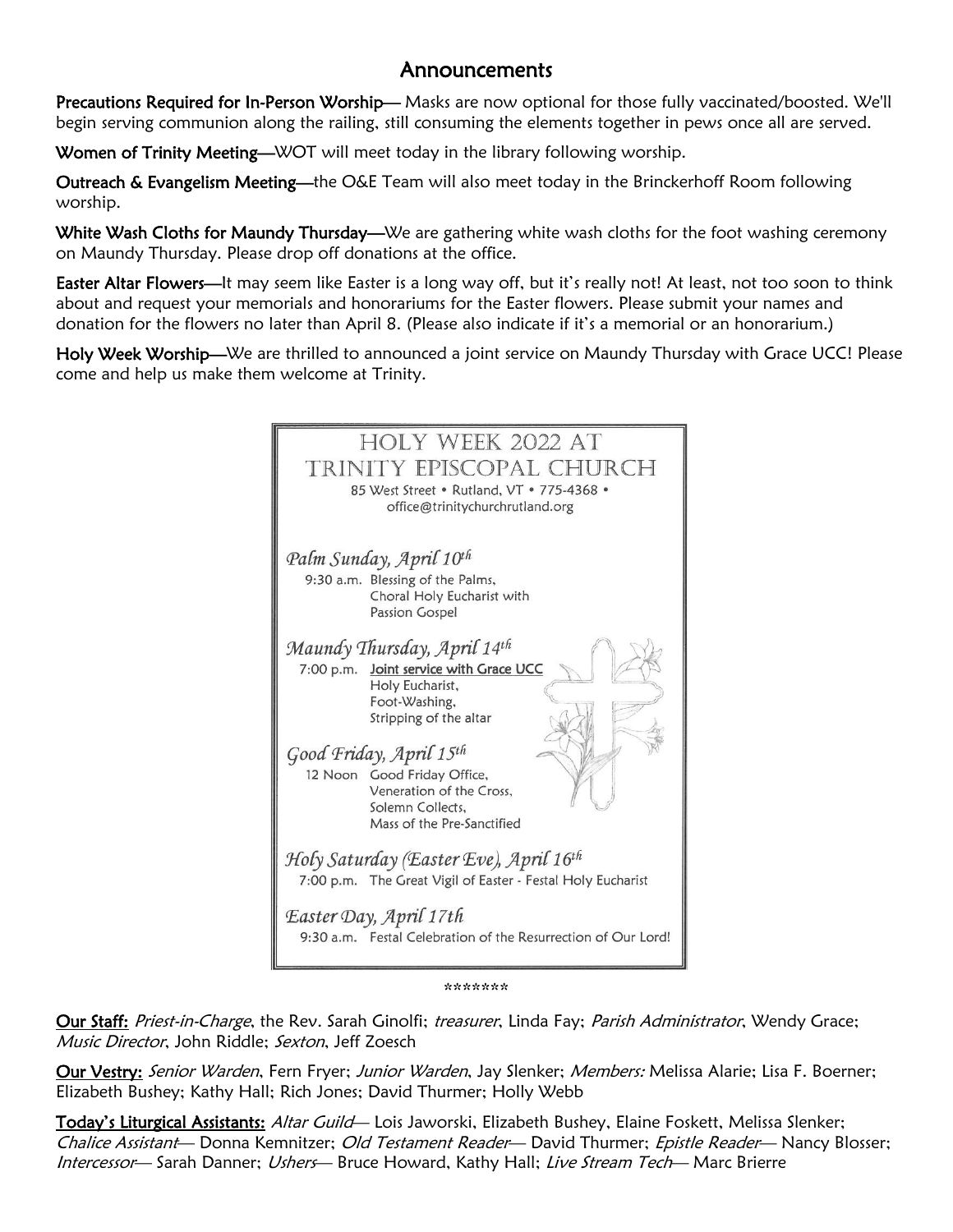## 9:30 a.m. Last Sunday of Lent – Holy Eucharist

### The Invitatory

Prelude **Fugue in A-flat minor Fugue in A-flat minor** *Johannes Brahms* 

Processional Hymn #471 Merry 2012 11: A straight we straight we sing the praise of him who died

#### Opening Sentences

Officiant: Bless the Lord who forgives all our sins;

People: His mercy endures for ever.

Officiant: Almighty God, to you all hearts are open, all desires known, and from you no secrets are hid: Cleanse the thoughts of our hearts by the inspiration of your Holy Spirit, that we may perfectly love you, and worthily magnify your holy Name; through Christ our Lord. Amen.

Trisagion (spoken three times)

Officiant: Holy God, Holy and Mighty, Holy Immortal One, People: Have mercy upon us.

#### The Collect of the Day

Officiant: The Lord be with you.

People: And also with you.

Officiant: Let us pray.

Almighty God, you alone can bring into order the unruly wills and affections of sinners: Grant your people grace to love what you command and desire what you promise; that, among the swift and varied changes of the world, our hearts may surely there be fixed where true joys are to be found; through Jesus Christ our Lord, who lives and reigns with you and the Holy Spirit, one God, now and for ever. Amen.

### The Word of the Lord

Lessons of the Day

Reader: A reading from the book of Isaiah.

Thus says the Lord, who makes a way in the sea, a path in the mighty waters, who brings out chariot and horse, army and warrior; they lie down, they cannot rise, they are extinguished, quenched like a wick: Do not remember the former things, or consider the things of old. I am about to do a new thing; now it springs forth, do you not perceive it? I will make a way in the wilderness and rivers in the desert. The wild animals will honor me, the jackals and the ostriches; for I give water in the wilderness, rivers in the desert, to give drink to my chosen people, the people whom I formed for myself so that they might declare my praise.

The Word of the Lord.

People: Thanks be to God.

First Lesson: Isaiah 43:16-21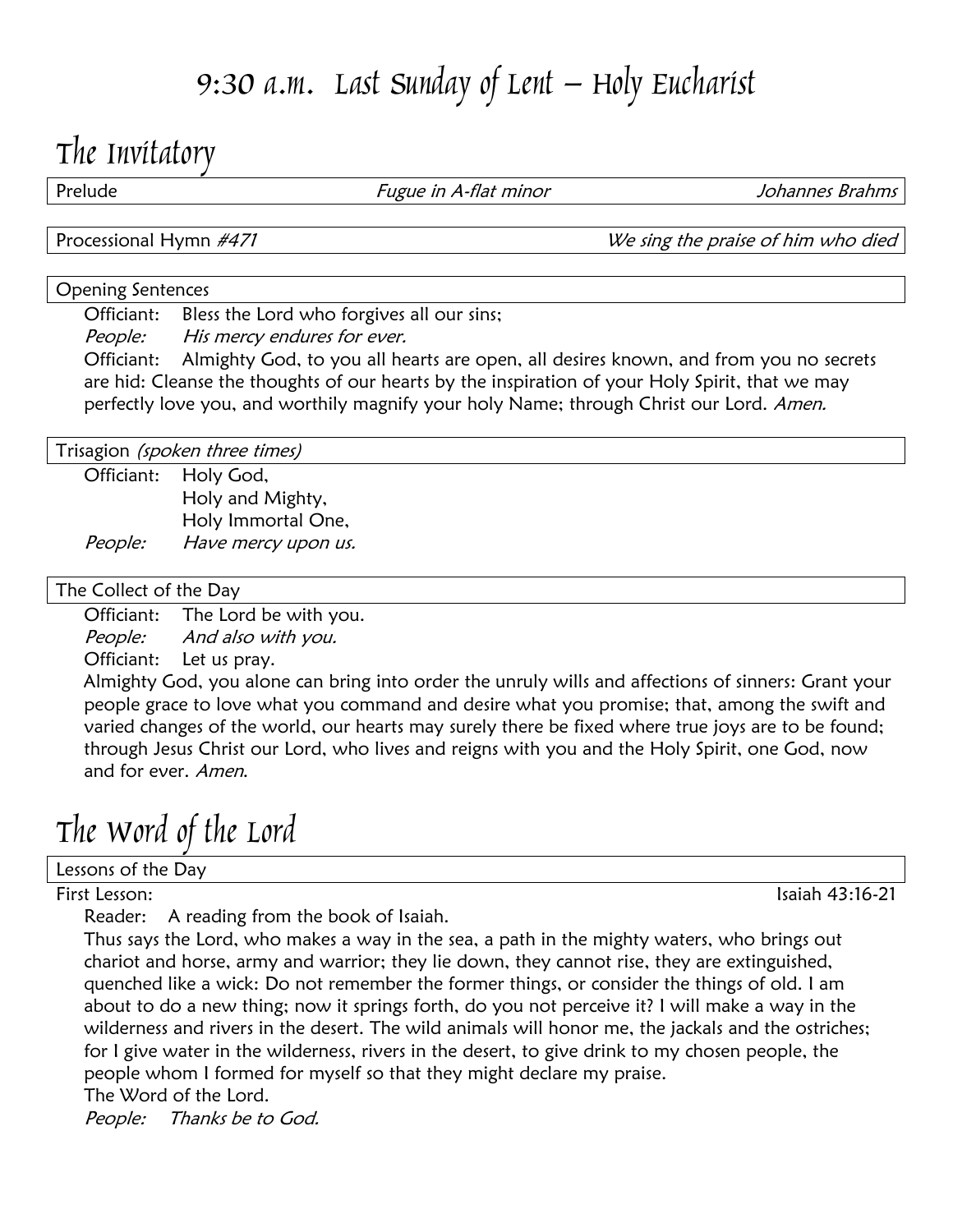Officiant: Please join me in reciting Psalm 126. The congregation will respond on the italicized verses.

1 When the Lord restored the fortunes of Zion, \* then were we like those who dream.

2 Then was our mouth filled with laughter, \* and our tongue with shouts of joy.

3 Then they said among the nations, \* "The Lord has done great things for them."

4 The Lord has done great things for us, \* and we are glad indeed.

5 Restore our fortunes, O Lord, \* like the watercourses of the Negev.

6 Those who sowed with tears \* will reap with songs of joy.

7 Those who go out weeping, carrying the seed, \* will come again with joy, shouldering their sheaves.

Reader: A reading from the letter to the Philippians.

Second Reading Philippians 3:4b-14

If anyone else has reason to be confident in the flesh, I have more: circumcised on the eighth day, a member of the people of Israel, of the tribe of Benjamin, a Hebrew born of Hebrews; as to the law, a Pharisee; as to zeal, a persecutor of the church; as to righteousness under the law, blameless. Yet whatever gains I had, these I have come to regard as loss because of Christ. More than that, I regard everything as loss because of the surpassing value of knowing Christ Jesus my Lord. For his sake I have suffered the loss of all things, and I regard them as rubbish, in order that I may gain Christ and be found in him, not having a righteousness of my own that comes from the law, but one that comes through faith in Christ, the righteousness from God based on faith. I want to know Christ and the power of his resurrection and the sharing of his sufferings by becoming like him in his death, if somehow I may attain the resurrection from the dead. Not that I have already obtained this or have already reached the goal; but I press on to make it my own, because Christ Jesus has made me his own. Beloved, I do not consider that I have made it my own; but this one thing I do: forgetting what lies behind and straining forward to what lies ahead, I press on toward the goal for the prize of the heavenly call of God in Christ Jesus.

The Word of Lord.

People: Thanks be to God.

Sequence Hymn #301 Bread of the World, in mercy broken

Officiant: The Holy Gospel of our Lord Jesus Christ according to John. People: Glory to you, Lord Christ.

Gospel John 12:1-8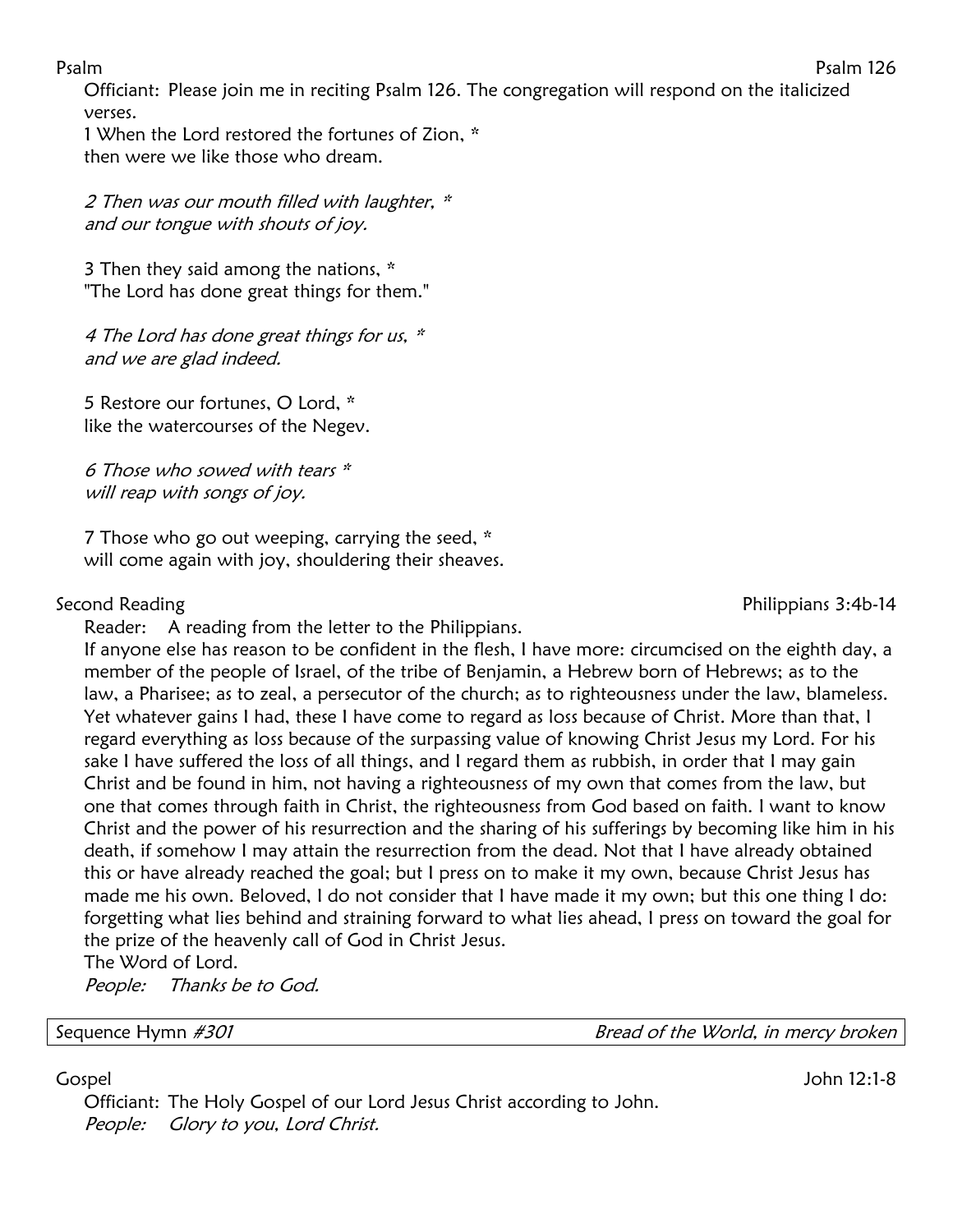Six days before the Passover Jesus came to Bethany, the home of Lazarus, whom he had raised from the dead. There they gave a dinner for him. Martha served, and Lazarus was one of those at the table with him. Mary took a pound of costly perfume made of pure nard, anointed Jesus' feet, and wiped them with her hair. The house was filled with the fragrance of the perfume. But Judas Iscariot, one of his disciples (the one who was about to betray him), said, "Why was this perfume not sold for three hundred denarii and the money given to the poor?" (He said this not because he cared about the poor, but because he was a thief; he kept the common purse and used to steal what was put into it.) Jesus said, "Leave her alone. She bought it so that she might keep it for the day of my burial. You always have the poor with you, but you do not always have me." The Gospel of the Lord.

People: Praise to you, Lord Christ.

| Sermon | -<br>$\mathbf{r}$<br>. .<br>arab د<br>$\sim$<br><sub>ne</sub><br>Rev<br>ЭĦ<br>۱۱۱۰ اب |
|--------|---------------------------------------------------------------------------------------|
|        |                                                                                       |

#### The Nicene Creed (Congregation)

Officiant: Please join me in saying the Nicene Creed.

People: We believe in one God, the Father, the Almighty, maker of heaven and earth, of all that is, seen and unseen.

We believe in one Lord, Jesus Christ, the only Son of God, eternally begotten of the Father, God from God, Light from Light, true God from true God, begotten, not made, of one Being with the Father. Through him all things were made. For us and for our salvation he came down from heaven: by the power of the Holy Spirit he became incarnate from the Virgin Mary, and was made man. For our sake he was crucified under Pontius Pilate; he suffered death and was buried. On the third day he rose again in accordance with the Scriptures; he ascended into heaven and is seated at the right hand of the Father. He will come again in glory to judge the living and the dead, and his kingdom will have no end. We believe in the Holy Spirit, the Lord, the giver of life, who proceeds from the Father and the Son. With the Father and the Son he is worshiped and glorified. He has spoken through the Prophets. We believe in one holy catholic and apostolic Church. We acknowledge one baptism for the forgiveness of sins. We look for the

Intercession Prayers and Confession

| Reader:            | Dear God, we seek to follow your will. Guide us as we deepen in spirituality, grow in<br>compassion, and be your courageous hope in the world. Father, we pray for your<br>holy Catholic Church. We pray for The Church of Nigeria in the Anglican<br>Communion; St. James' Church, Essex Junction; the Rev. Kim Hardy, Deacon Dave<br>Ganter. |
|--------------------|------------------------------------------------------------------------------------------------------------------------------------------------------------------------------------------------------------------------------------------------------------------------------------------------------------------------------------------------|
| People:            | That we all may be one.                                                                                                                                                                                                                                                                                                                        |
| Reader:<br>People: | Grant that every member of the Church may truly and humbly serve you;<br>That your Name may be glorified by all people.                                                                                                                                                                                                                        |
| Reader:<br>People: | We pray for all bishops, priests, and deacons. We pray especially for Justin,<br>Archbishop of Canterbury; Michael, our Presiding Bishop; Shannon, our Bishop; and<br>Sarah, our priest.<br>That they may be faithful ministers of your Word and Sacraments.                                                                                   |
| Reader:            | We pray for all who govern and hold authority in the nations of the world;                                                                                                                                                                                                                                                                     |
| People:            | That there may be justice and peace on the earth.                                                                                                                                                                                                                                                                                              |

resurrection of the dead, and the life of the world to come. Amen.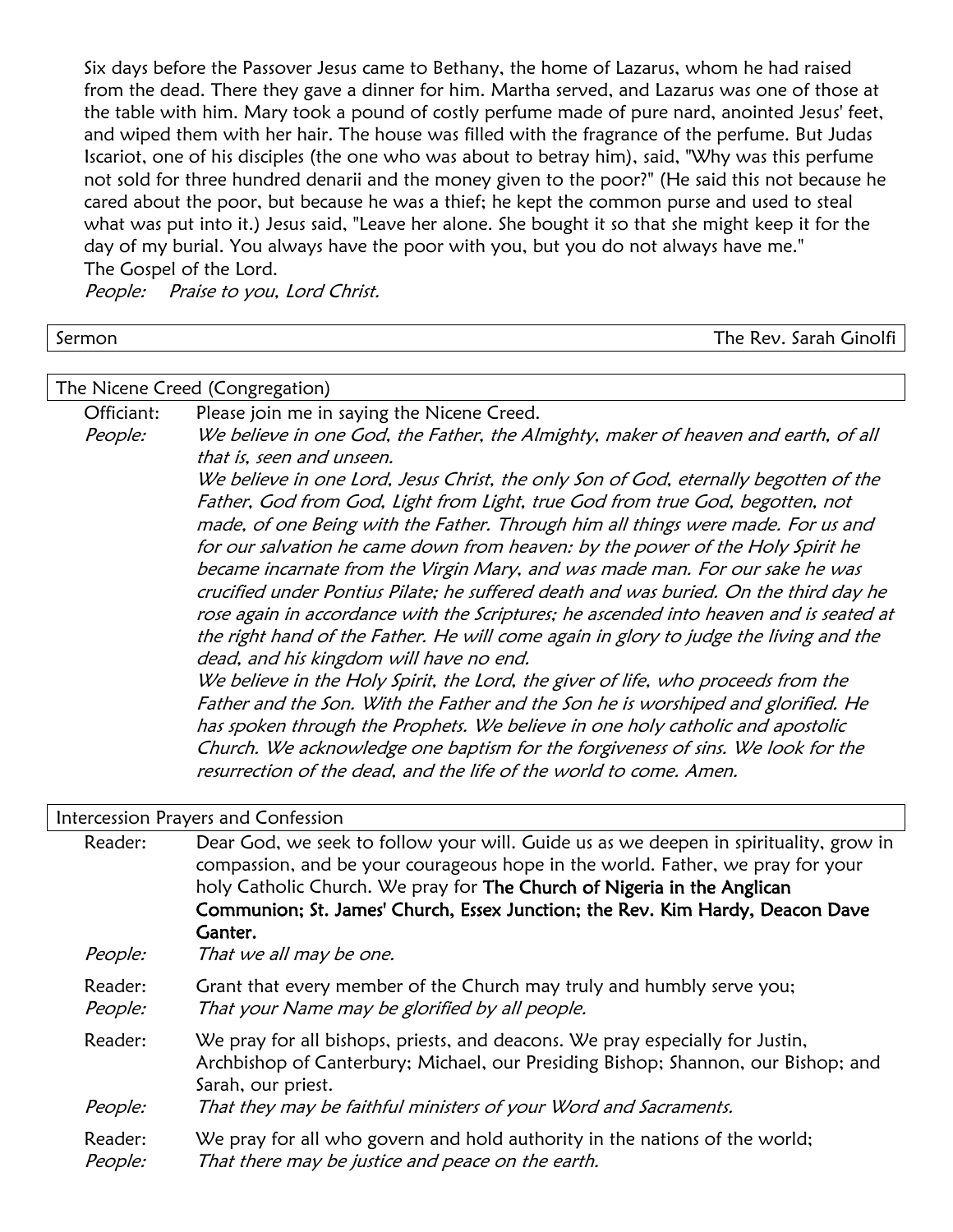Reader: Give us grace to do your will in all that we undertake; People: That our works may find favor in your sight. Reader: We pray for all victims of violence; for those persecuted for race or gender; for all suffering financial hardship. We remember those commended to us, especially Nancy, Harriet, Shannon & Brian, Eli, Linda, Martin, Scott, Paige & Minerva, Jason & Nastia, and the Koskiakova family, Lyssa & Andrew, Joan, Patricia, Gary and Elaine. Have compassion on those who suffer from any grief or trouble; People: That they may be delivered from their distress. Reader: Give to the departed eternal rest. People: Let light perpetual shine upon them. Reader: We praise you for your saints who have entered into joy; People: May we also come to share in your heavenly kingdom. Reader: Praise God for those in every generation in whom Christ has been honored. We pray for parishioners celebrating birthdays and anniversaries, especially Sally Jo Cassese, Heather Fowler, Audrey Murdock, Cherry Bateman, David Rampone, Chloe Ellison, Carol Renfrow. Pray that we may have grace to glorify Christ in our own day. Silence. Celebrant: Look with pity, O heavenly Father, upon the people of this world who live with

injustice, terror, disease, and death as their constant companions. Have mercy upon us. Help us to eliminate our cruelty to these our neighbors. Strengthen those who spend their lives establishing equal protection of the law and equal opportunities for all. And grant that every one of us may enjoy a fair portion of the riches of this land; through Jesus Christ our Lord. Amen.

#### The Confession and Absolution

| Officiant: | Let us confess our sins against God and our neighbor.                                |
|------------|--------------------------------------------------------------------------------------|
| All:       | Most merciful God, we confess that we have sinned against you in thought, word,      |
|            | and deed, by what we have done, and by what we have left undone. We have not         |
|            | loved you with our whole heart; we have not loved our neighbors as ourselves. We     |
|            | are truly sorry and we humbly repent. For the sake of your Son Jesus Christ, have    |
|            | mercy on us and forgive us; that we may delight in your will, and walk in your ways, |
|            | to the glory of your Name. Amen.                                                     |
| Officiant: | Almighty God have mercy on you, forgive you all your sins through our Lord Jesus     |
|            | Christ, strengthen you in all goodness, and by the power of the Holy Spirit keep you |
|            | in eternal life. Amen.                                                               |

#### The Peace

| Officiant:     | The peace of the Lord be always with you. |
|----------------|-------------------------------------------|
| <i>People:</i> | And also with you.                        |

#### Announcements

Thank you for your financial commitment to the life of Trinity Church. Your gift helps our church family spread God's love and joy in the world! Offering plates are located at the top of the center aisle on the way to the altar as well as near the center exit doors.

Offertory Anthem To thee, O Jesu Joseph W. Clokey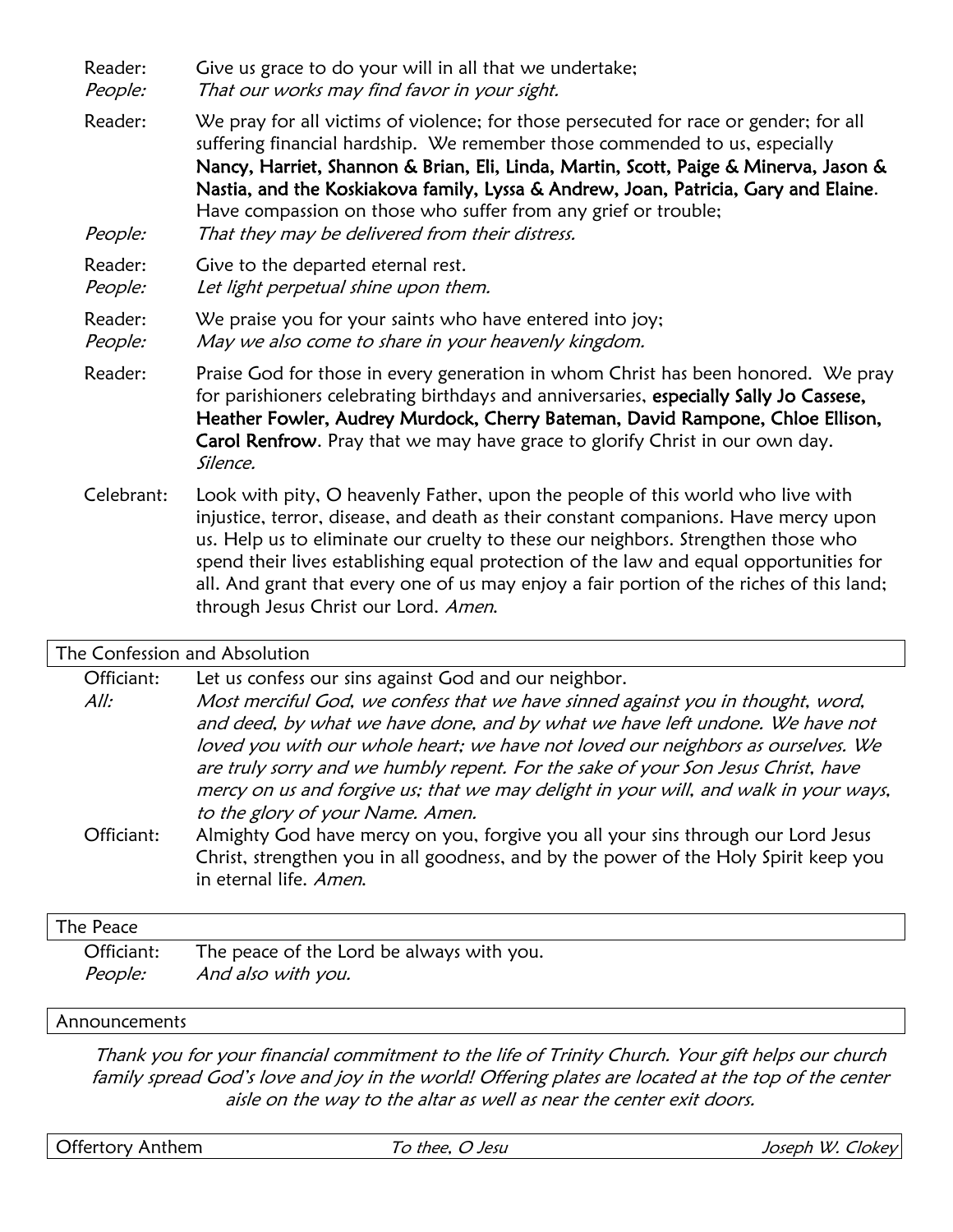### The Holy Communion

| The Great Thanksgiving |                                                                                                                                                                                                                                                                                                                                                                                                                                                                                                                                                                                                                                          |
|------------------------|------------------------------------------------------------------------------------------------------------------------------------------------------------------------------------------------------------------------------------------------------------------------------------------------------------------------------------------------------------------------------------------------------------------------------------------------------------------------------------------------------------------------------------------------------------------------------------------------------------------------------------------|
| Celebrant:             | The Lord be with you.                                                                                                                                                                                                                                                                                                                                                                                                                                                                                                                                                                                                                    |
| People:                | And also with you.                                                                                                                                                                                                                                                                                                                                                                                                                                                                                                                                                                                                                       |
| Celebrant:             | Lift up your hearts.                                                                                                                                                                                                                                                                                                                                                                                                                                                                                                                                                                                                                     |
| People:                | We lift them to the Lord.                                                                                                                                                                                                                                                                                                                                                                                                                                                                                                                                                                                                                |
| Celebrant:             | Let us give thanks to the Lord our God.                                                                                                                                                                                                                                                                                                                                                                                                                                                                                                                                                                                                  |
| People:                | It is right to give God thanks and praise.                                                                                                                                                                                                                                                                                                                                                                                                                                                                                                                                                                                               |
| Celebrant:             | It is truly right to glorify you, Father, and to give you thanks; for you alone are God,<br>living and true, dwelling in light inaccessible from before time and for ever.<br>Fountain of life and source of all goodness, you made all things and fill them with<br>your blessing; you created them to rejoice in the splendor of your radiance.<br>Countless throngs of angels stand before you to serve you night and day; and,<br>beholding the glory of your presence, they offer you unceasing praise. Joining with<br>them, and giving voice to every creature under heaven, we acclaim you, and glorify<br>your Name, as we say, |
|                        |                                                                                                                                                                                                                                                                                                                                                                                                                                                                                                                                                                                                                                          |

#### Sanctus

All: Holy, Holy, Holy Lord, God of power and might, heaven and earth are full of your glory. Hosanna in the highest. Blessed is he who comes in the name of the Lord. Hosanna in the highest.

#### Eucharistic Prayer D (People stand or kneel as able.)

Celebrant: We acclaim you, holy Lord, glorious in power. Your mighty works reveal your wisdom and love. You formed us in your own image, giving the whole world into our care, so that, in obedience to you, our Creator, we might rule and serve all your creatures. When our disobedience took us far from you, you did not abandon us to the power of death. In your mercy you came to our help, so that in seeking you we might find you. Again and again you called us into covenant with you, and through the prophets you taught us to hope for salvation.

Father, you loved the world so much that in the fullness of time you sent your only Son to be our Savior. Incarnate by the Holy Spirit, born of the Virgin Mary, he lived as one of us, yet without sin. To the poor he proclaimed the good news of salvation; to prisoners, freedom; to the sorrowful, joy. To fulfill your purpose he gave himself up to death; and, rising from the grave, destroyed death, and made the whole creation new.

And, that we might live no longer for ourselves, but for him who died and rose for us, he sent the Holy Spirit, his own first gift for those who believe, to complete his work in the world, and to bring to fulfillment the sanctification of all.

When the hour had come for him to be glorified by you, his heavenly Father, having loved his own who were in the world, he loved them to the end; at supper with them he took bread, and when he had given thanks to you, he broke it, and gave it to his disciples, and said, "Take, eat: This is my Body, which is given for you. Do this for the remembrance of me."

After supper he took the cup of wine; and when he had given thanks, he gave it to them, and said, "Drink this, all of you: This is my Blood of the new Covenant, which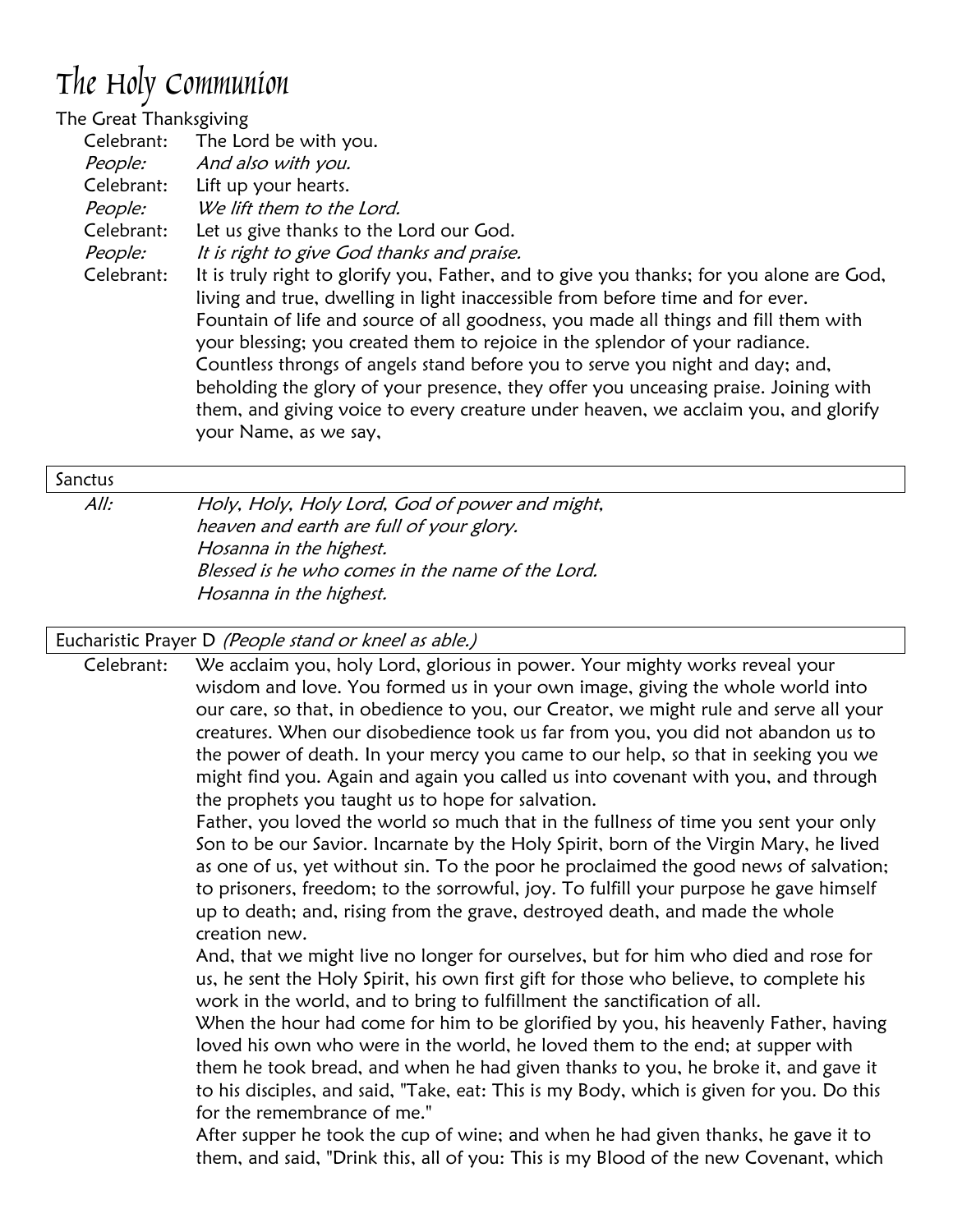is shed for you and for many for the forgiveness of sins. Whenever you drink it, do this for the remembrance of me."

Father, we now celebrate this memorial of our redemption. Recalling Christ's death and his descent among the dead, proclaiming his resurrection and ascension to your right hand, awaiting his coming in glory; and offering to you, from the gifts you have given us, this bread and this cup, we praise you and we bless you.

All: We praise you, we bless you, we give thanks to you, and we pray to you, Lord our God.

Celebrant: Lord, we pray that in your goodness and mercy your Holy Spirit may descend upon us, and upon these gifts, sanctifying them and showing them to be holy gifts for your holy people, the bread of life and the cup of salvation, the Body and Blood of your Son Jesus Christ.

> Grant that all who share this bread and cup may become one body and one spirit, a living sacrifice in Christ, to the praise of your Name.

Remember, Lord, your one holy catholic and apostolic Church, redeemed by the blood of your Christ. Reveal its unity, guard its faith, and preserve it in peace. And grant that we may find our inheritance with all the saints who have found favor with you in ages past. We praise you in union with them and give you glory through your Son Jesus Christ our Lord.

Through Christ, and with Christ, and in Christ, all honor and glory are yours, Almighty God and Father, in the unity of the Holy Spirit, for ever and ever. AMEN.

#### The Lord's Prayer

Celebrant: And now, as our Savior Christ has taught us, we are bold to say,

All: Our Father, who art in heaven, hallowed be thy Name, thy kingdom come, thy will be done, on earth as it is in heaven. Give us this day our daily bread. And forgive us our trespasses, as we forgive those who trespass against us. And lead us not into temptation, but deliver us from evil. For thine is the kingdom, and the power, and the glory, for ever and ever. Amen.

#### The Fraction

|                | Celebrant: Christ our Passover is sacrificed for us. |
|----------------|------------------------------------------------------|
| <i>People:</i> | Therefore, let us keep the feast.                    |

#### The Prayer of Humble Access

Celebrant: Let us pray.

People: We do not presume to come to this thy Table, O merciful Lord, trusting in our own righteousness, but in thy manifold and great mercies. We are not worthy so much as to gather up the crumbs under thy Table. But thou art the same Lord whose property is always to have mercy. Grant us therefore, gracious Lord, so to eat the flesh of thy dear Son Jesus Christ, and to drink his blood, that we may evermore dwell in him, and he in us. Amen.

#### The Invitation

Celebrant: The Gifts of God for the People of God. Take them in remembrance that Christ died for you, and feed on him in your hearts by faith, with thanksgiving.